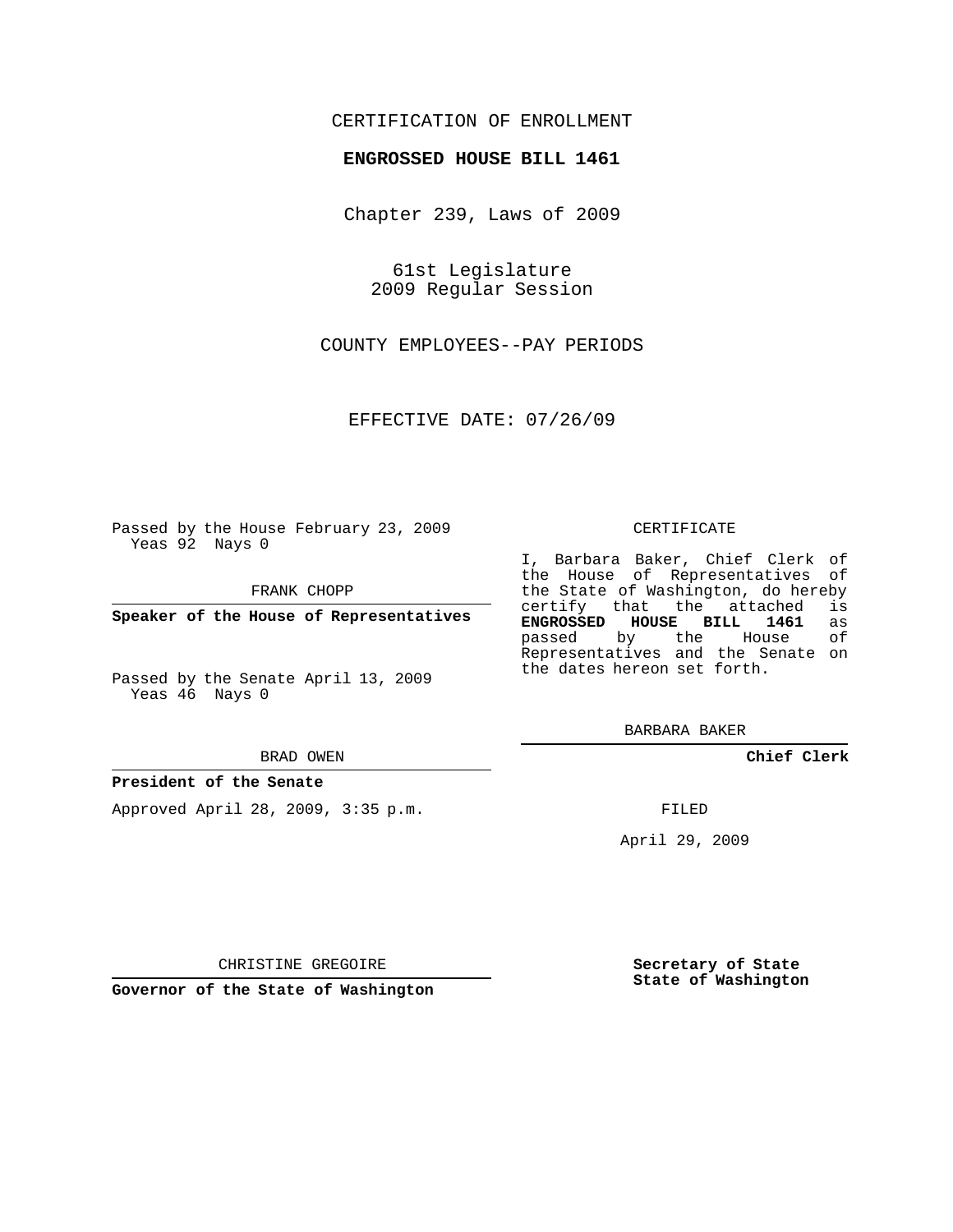# **ENGROSSED HOUSE BILL 1461** \_\_\_\_\_\_\_\_\_\_\_\_\_\_\_\_\_\_\_\_\_\_\_\_\_\_\_\_\_\_\_\_\_\_\_\_\_\_\_\_\_\_\_\_\_

\_\_\_\_\_\_\_\_\_\_\_\_\_\_\_\_\_\_\_\_\_\_\_\_\_\_\_\_\_\_\_\_\_\_\_\_\_\_\_\_\_\_\_\_\_

Passed Legislature - 2009 Regular Session

## **State of Washington 61st Legislature 2009 Regular Session**

**By** Representatives Bailey, Hunt, Alexander, Hinkle, Haigh, Johnson, Haler, Ericksen, Chandler, Orcutt, Kretz, and Kelley

Read first time 01/21/09. Referred to Committee on Local Government & Housing.

 1 AN ACT Relating to options for determining the pay periods for 2 county employees; and amending RCW 36.17.042.

3 BE IT ENACTED BY THE LEGISLATURE OF THE STATE OF WASHINGTON:

 4 **Sec. 1.** RCW 36.17.042 and 1995 c 38 s 3 are each amended to read 5 as follows:

 6 In addition to the pay periods permitted under RCW 36.17.040, 7 counties may pay county officers and employees using the following 8 methods:

9 (1) The legislative authority of any county may establish a <u>weekly</u> 10 or biweekly pay period where county officers and employees receive 11 their compensation not later than seven days following the end of each 12 ((two week)) pay period for services rendered during that pay period, 13 except as authorized under subsection (3) of this section.

14 ((However,)) (2) In a county that has assumed the rights, powers, functions, and obligations of a metropolitan municipal corporation under chapter 36.56 RCW, the county legislative authority may establish a weekly or biweekly pay period where the county officers and employees receive their compensation not later than thirteen days following the